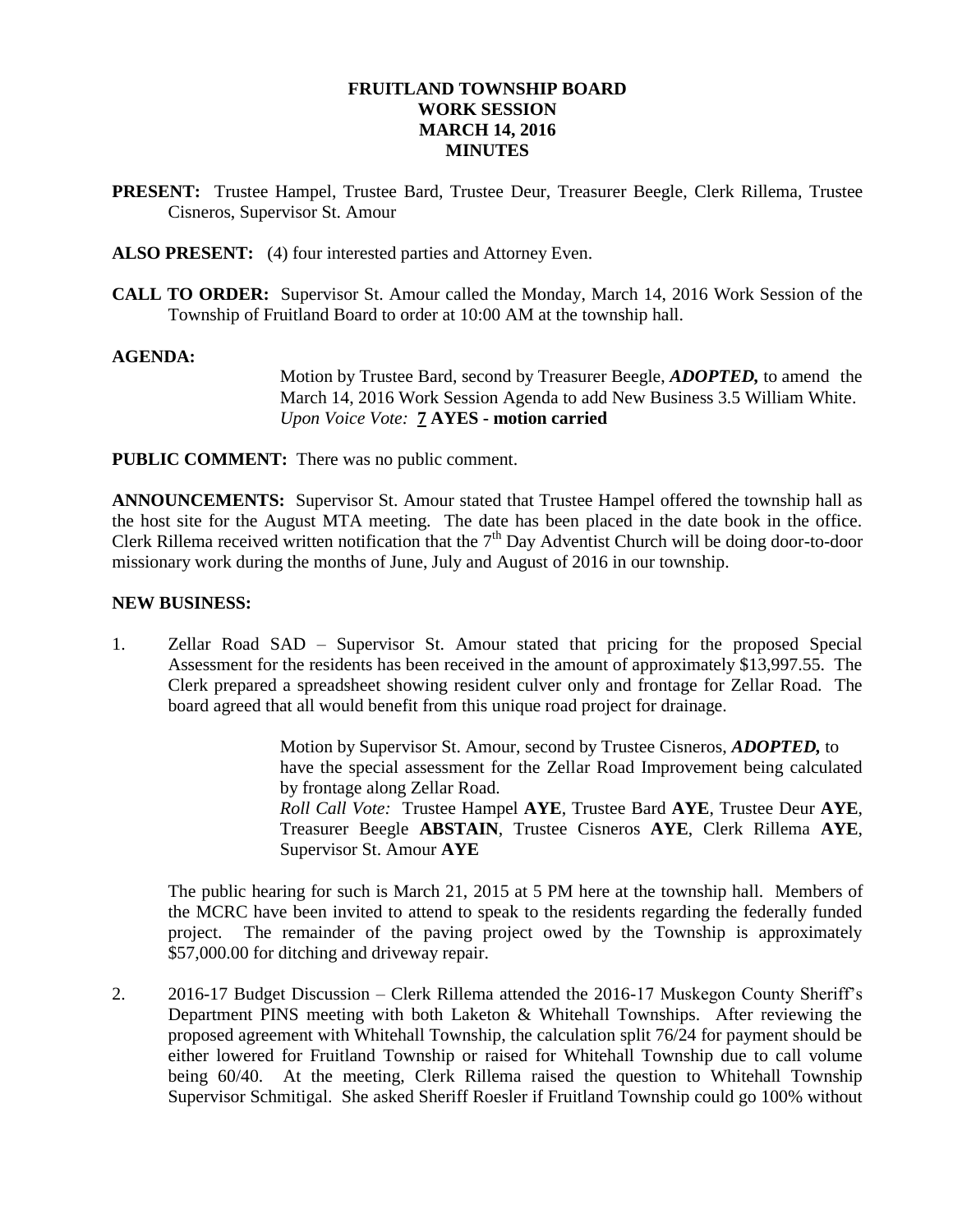## FRUITLAND TOWNSHIP MARCH 14, 2016 WORK SESSION MINUTES

a partner as well for approximately \$15,000.00 more. Discussion amongst the board led to the following motion.

> Motion by Trustee Bard, second by Trustee Deur, *ADOPTED,* to authorize Supervisor St. Amour to inform the Muskegon County Sheriff's Department that Fruitland Township would like to go 100% with the PINS program and not partner with Whitehall Township for 2016-17. *Upon Voice Vote:* **7 AYES**

Discussion of the budget was light other than a question raised by Trustee Deur regarding the revenue for the potential selling of the fire barn. The amount will be removed and replaced with the lease amount until more information becomes available.

- 3. Trustee Salary Clerk Rillema amended the Resolution for the 2016-17 Salaries for Trustees to their current 2015-16 salary. A motion will be prepared for the Monday regular meeting.
- 3.5 William White The dangerous building hearing held prior to the work session was briefly discussed and the following motion was adopted.

Motion by Supervisor St. Amour, second by Trustee Bard, *ADOPTED,* to have Attorney Even file a complaint for the order of demolition of the dangerous building at 4790 Bard Road. *Upon Voice Vote:* **7 AYES**

# **OLD BUSINESS:**

- 1. Board Vacancies Supervisor St. Amour stated that ZBA alternate Cindy Campeau has agreed to fill the full time vacancy on the Zoning Board of Appeals. An alternate is still needed and both Supervisor St. Amour and Clerk Rillema have submitted names. A board of review alternate should be replaced also. Planning Commissioners William Josephson and Tom Thompson have agreed to stay on and Trustee Deur has agreed to stay through November 20, 2016.
- 2. Trustee Bard Request Trustee Bard would like to see that all elected officials have the availability to contact the Township Attorney as they need. Supervisor St. Amour stated that he prepared the list with minimal contact to keep costs controlled. Should an official or board member of the Township need legal advice, a phone call request to the Supervisor would be most likely granted.
- 3. Budget Amendments -

Motion by Trustee Bard, second by Treasurer Beegle, *ADOPTED,* to adjourn the Monday, February 8, 2016 Work Session of the Township of Fruitland at Noon. *Upon Voice Vote:* **7 AYES - motion carried**

4. Closed Session – White Lake Ambulance Authority

Motion by Trustee Bard, second by Trustee Deur, *ADOPTED,* to go into closed session to consider confidential legal advice in written opinion subject to attorney-client privilege at 10:48 AM.